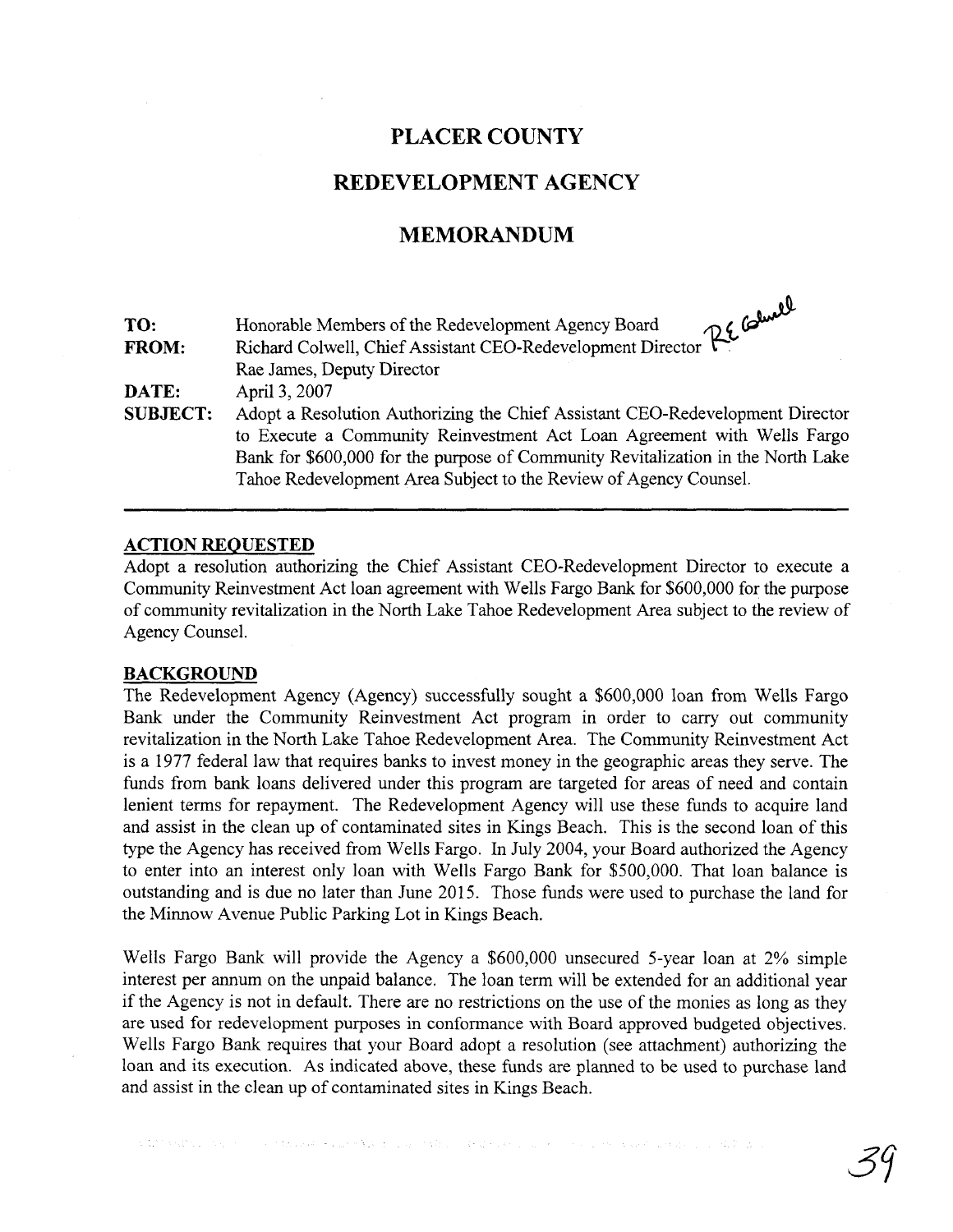Currently there are two contaminated sites in the Kings Beach community in the North Lake Tahoe Redevelopment Area that would benefit from Wells Fargo Bank loan funds. The project under consideration is located at the eastern gateway into California and Kings Beach. Your Board approval of the purchase agreement for the intended site is the subject of another item on this agenda.

#### **FISCAL IMPACT**

The Wells Fargo Bank loan is 2% interest only, with quarterly interest payments on the outstanding principal balance. The outstanding principal balance of the loan will be due and payable five (5) years from the date of disbursement of funds. Your Board approval of this loan will allow the Agency to acquire and/or clean up property and, subsequently, sell it to a developer to recover costs. Repayment of the loan will be made from North Lake Tahoe Redevelopment Area Tax Increment Funds. There is no impact on the County General Fund.

#### **RECOMMENDATION**

Adopt a resolution authorizing the Chief Assistant CEO-Redevelopment Director to execute a Community Reinvestment Act loan agreement with Wells Fargo Bank for \$600,000 for the purpose of community revitalization in the North Lake Tahoe Redevelopment Area subject to the review of Agency Counsel.

Attachment: Resolution

cc: Sabrina Thompson, Agency Counsel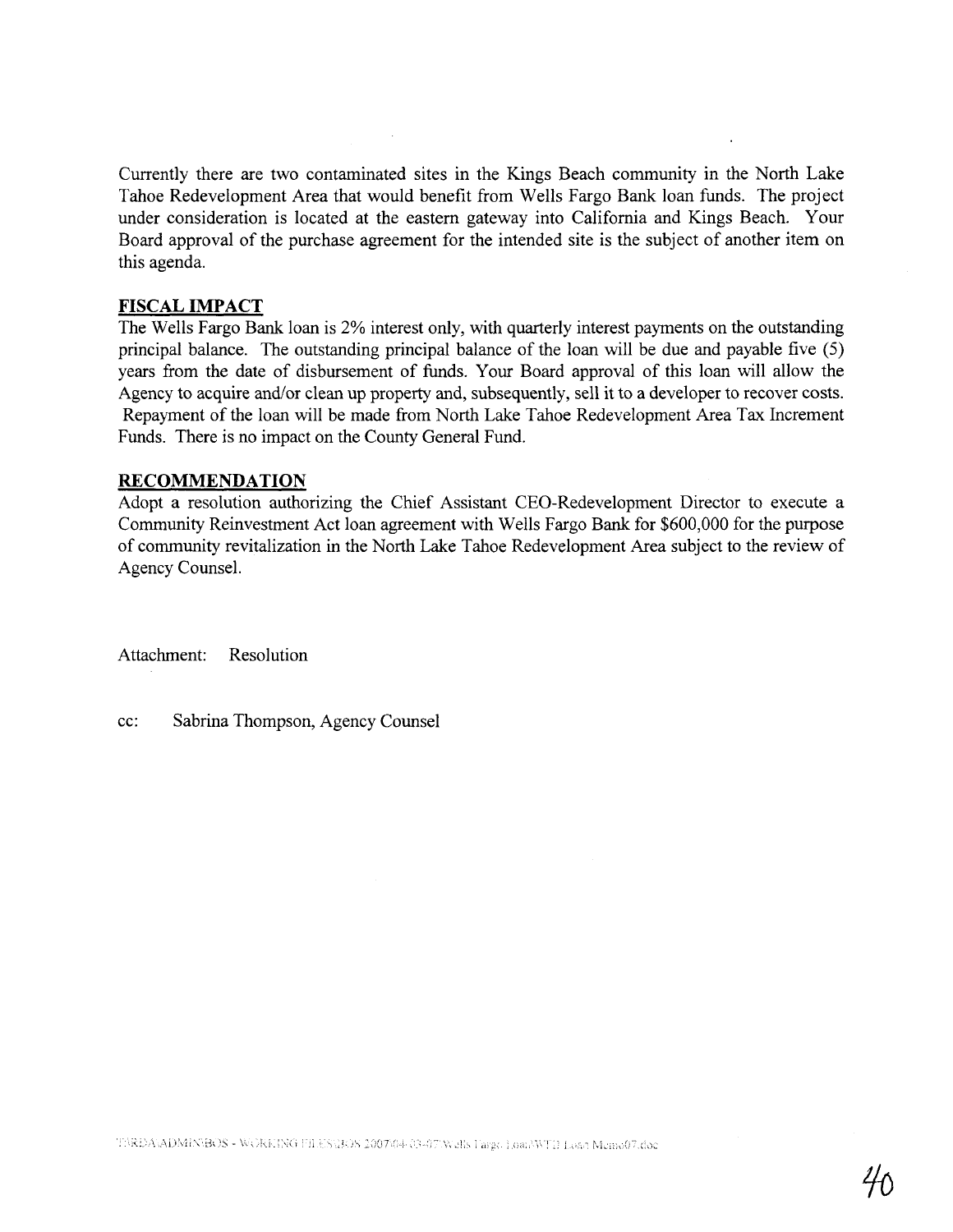# Before the Placer County Redevelopment Agency Board of Directors County of Placer, State of California

#### In the matter of:

Adopt a resolution authorizing the Chief Assistant CEO-  $_{\text{Reso. No.}}$ Redevelopment Director to execute a Community Reinvestment Act loan agreement with Wells Fargo Bank for \$600,000 for the Ord. No. purpose of community revitalization in the North Lake Tahoe Redevelopment Area.

First Reading ......... .............

The following Resolution was duly passed by the Redevelopment Agency Board

of the County of Placer at a regular meeting held April 3.2007 ,

by the following vote on roll call:

Ayes:

Noes:

Absent:

Signed and approved by me after its passage.

Attest: Clerk of said Board chair, Agency Board

WHEREAS, the Redevelopment Agency (Agency) wishes to promote and encourage the revitalization of the North Lake Tahoe Redevelopment Area; and

WHEREAS, the Agency has established revitalization work plans that meet redevelopment goals through Board approved budget objectives; and

T:\RDA\ADMIN\BOS - WORKING ULES\BOS 2007\04-0.0-0?\Wells Fargo Loan\WFB Loan Memo07.doc